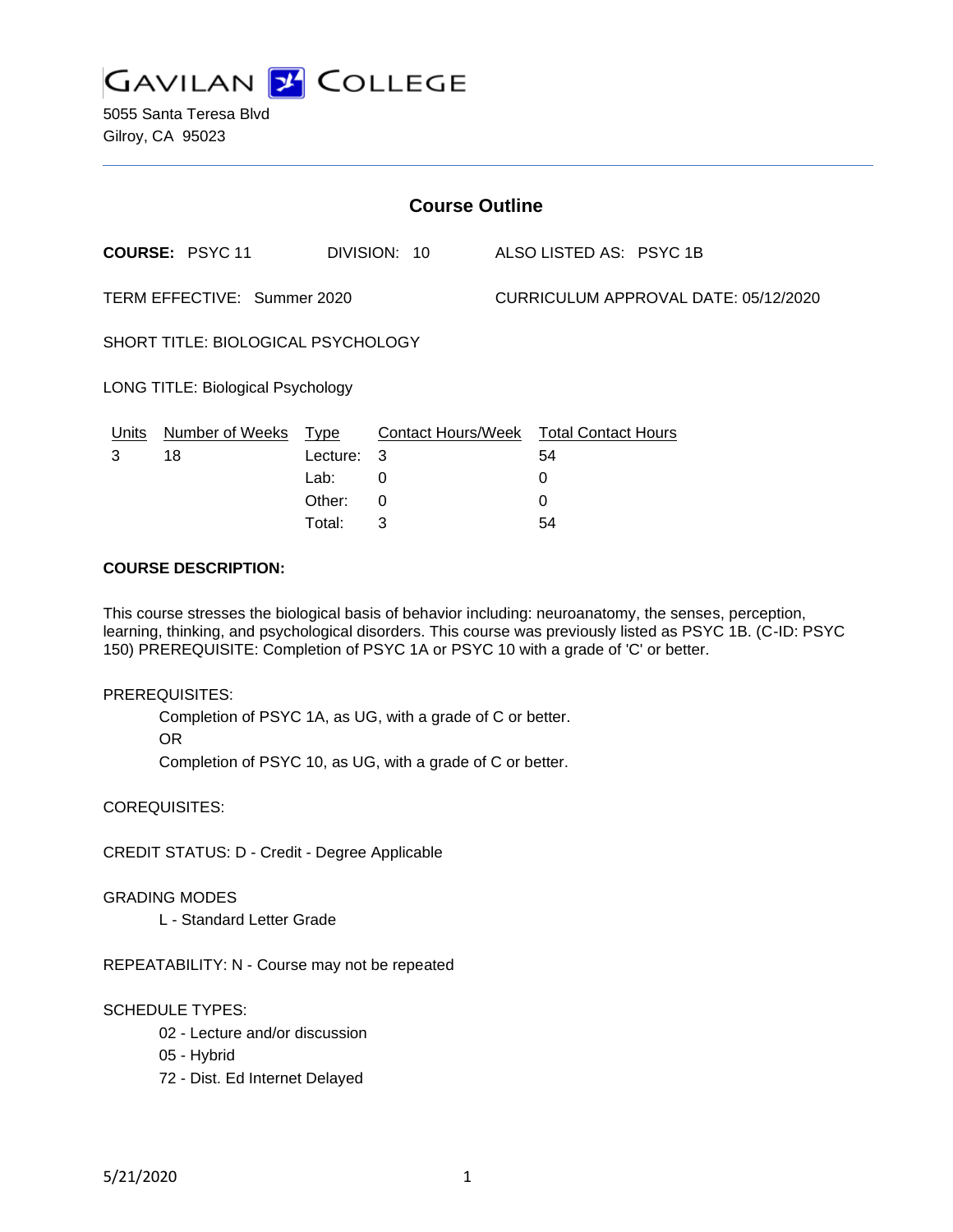## **STUDENT LEARNING OUTCOMES:**

By the end of this course, a student should:

1. To define and use the basic biological, physiological, and psychological terminology of biological psychology and the neurosciences.

2. To identify, analyze, and explain the research methodologies that characterize the biological psychology approach and the neurosciences.

3. To identify and describe examples of invasive vs. noninvasive research methods, and research ethics and safeguards for the study of animals and humans.

4. To differentiate between neural and behavioral processes relative to biological psychology.

5. To differentiate among specialty areas within biological psychology and the related disciplines within the neurosciences.

6. To describe neural conduction and synaptic transmission.

7.To summarize the major issues in human evolution, genetics, and behavioral development that underlie the biology of behavior.

8. To explain the role of the central and peripheral nervous systems, and the neuroendocrine system as they relate to behavior and various psychopathologies.

9. To give examples of various brain-behavior relationships such as motivation, sexual behavior, sleep, learning, memory, stress, drug dependence, mood disorders, and schizophrenia.

## **CONTENT, STUDENT PERFORMANCE OBJECTIVES, OUT-OF-CLASS ASSIGNMENTS**

Curriculum Approval Date: 05/12/2020

Week 1 (3 Hours Content): The Major Issues

Student Performance Objectives: Students will be able to list the biological explanations of behavior,

and report the history, philosophical issues, and development of biological psychology and brain research. Students will be able to identify the specialty areas/career opportunities in biological

psychology. Students will be able to describe and apply the concepts of Mendelian genetics, explain the dynamics of genes, behavior and human evolution, and describe Neural Darwinism.

Out-Of Class

Assignments: Read the textbook, answer critical thinking questions, and work on research paper using library resources.

Week 2 (3 Hours Content): The Major Issues (continued)

Student Performance

Objectives: Students will be able to describe the research methods and ethics applied to animals and humans in biological psychology and neuroscience. Students will be able to identify invasive vs.

non-invasive research techniques.

Out-Of Class Assignments: Read the textbook, answer critical thinking questions, and work on research paper using library resources.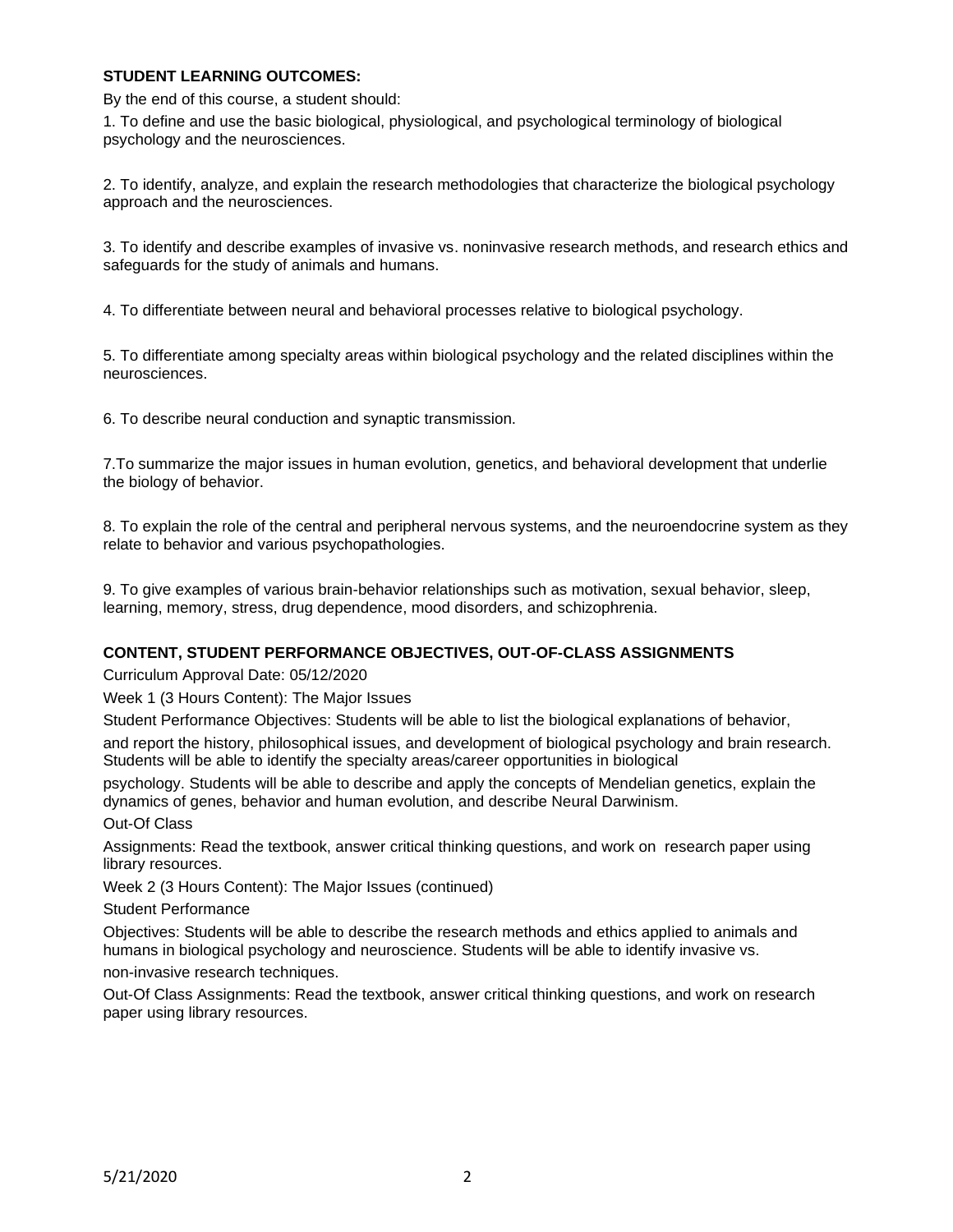Week 3 (3 Hours Content): Nerve

Cells and Nerve Impulses

Student Performance Objectives: Students will be able to distinguish between neurons and non-neuronal cells, and recognize and describe neuron types, structure and functions,

and the processes involved in the transmission of nerve impulses within cells. Students will be able to explain the functions of the blood-brain barrier, and describe action potential.

Out-Of Class

Assignments: Read the textbook, answer critical thinking questions, and work on research paper using library resources.

Week 4 (3 Hours Content): Synapses

Student Performance Objectives: Students

will be able to identify and describe the communication within the nervous system via chemical and electrical systems, and the effects of alcohol and other drugs on neurotransmission, emotions, and

behavior. Students will be able to name the major neurotransmitters and describe their functions.

Out-Of Class Assignments: Read the textbook, answer critical thinking questions, and work on research paper using library resources.

Week 5 (3 Hours Content): Anatomy of the Nervous System

Student Performance Objectives: Students will be able to identify the anatomy of the nervous system, and define

nervous system terminology. Students will be able to identify and explain the structures and functions of the central and peripheral nervous systems, and the various parts of the brain such as

hindbrain, midbrain, and forebrain. Students will be able to describe specific tools used to conduct biological psychology research and measure brain functioning.

Out-Of Class Assignments: Read the

textbook, answer critical thinking questions, and work on research paper using library resources .

Week 6 (3 Hours Content): Development and Plasticity of the Brain

Student Performance Objectives:

Students will be able to describe the growth and differentiation of the vertebrate brain, and compare and contrast the biochemical and environmental factors on brain development and behavior

prenatally and postnatally.

Out-Of Class Assignments: Read the textbook, answer critical thinking questions, and work on research paper using library resources.

Week 7 (3 Hours Content):

Development and Plasticity of the Brain (continued)

Student Performance Objectives: Students will be able to compare and contrast the structures and functions of the cerebral cortex, identify the

types and effects of brain damage, and explain how the brain recovers from damage.

Out-Of Class Assignments: Read the textbook, answer critical thinking questions, and work on research paper using

library resources.

Week 8 (3 Hours Content): Vision

Student Performance Objectives: Students will be able to distinguish between sensation and perception, and describe transduction. Students will

be able to describe the development of the visual system, identify the physiological and neural processes involved in visual perception, and discuss the causes and effects of damage to the visual

processing system.

Out-Of Class Assignments: Read the textbook, answer critical thinking questions, and work on research paper using library resources.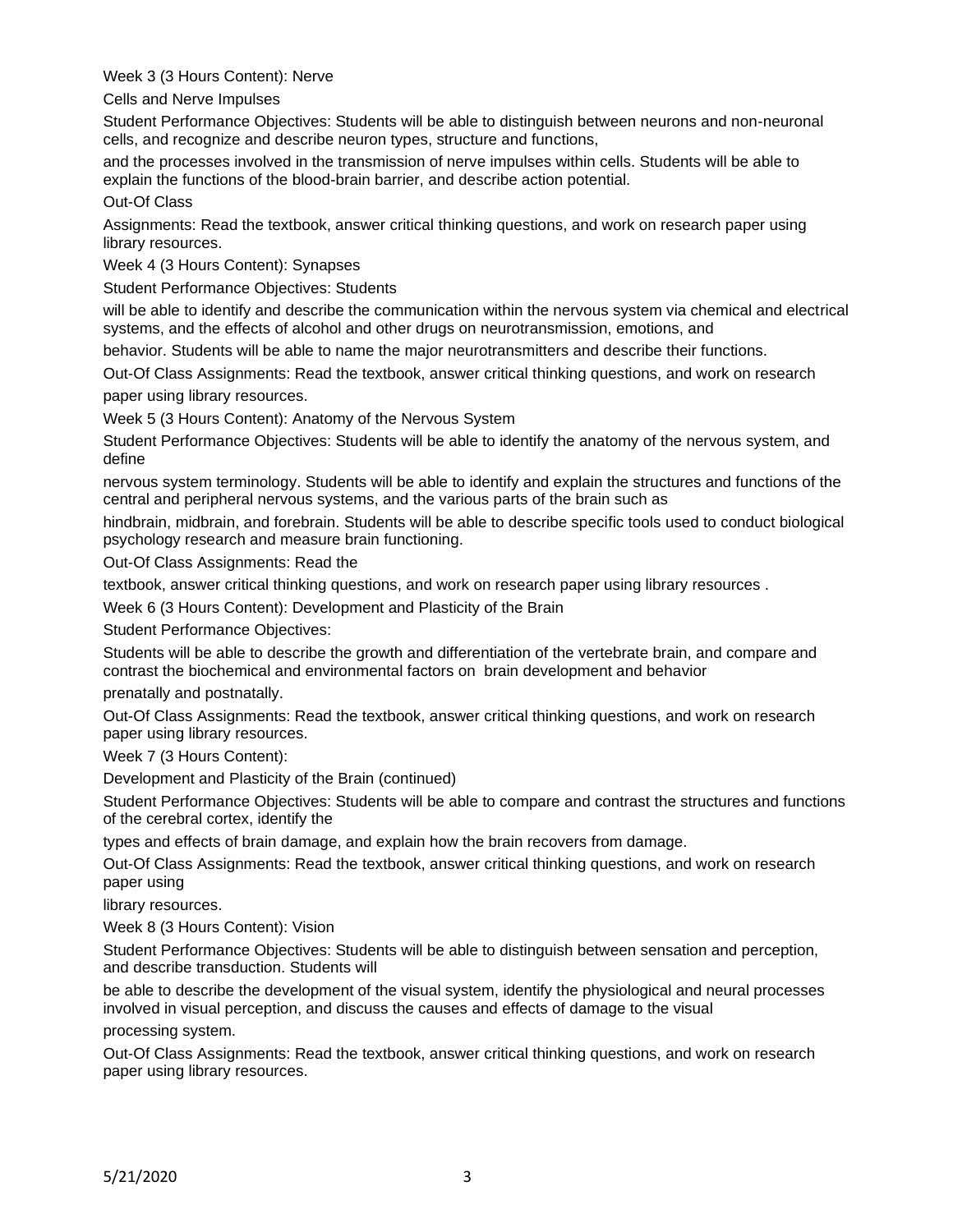Week 9 (3 Hours Content): The Other Sensory

**Systems** 

Student Performance Objectives: Students will be able to identify and describe the receptors, physiological structures, and processes involved in audition, vestibular sensation,

somatosensation, pain, taste, and olfaction.

Out-Of Class Assignments: Read the textbook, answer critical thinking questions, and work on research paper using library resources.

Week 10 (3 Hours

Content): Movement

Student Performance Objectives: Students will be able to identify and describe the types of vertebrate muscles and their functions, and explain the physiological and neurological

mechanisms and processes involved in movement. Students will be able to identify and describe movement disorders and their causes.

Out-Of Class Assignments: Read the textbook, answer critical

thinking questions, and work on research paper using library resources.

Week 11 (3 Hours Content): Wakefulness and Sleep

Student Performance Objectives: Students will be able to identify and

describe endogenous cycles, biorhythms, and circadian rhythms. Students will be able to describe the mechanisms of perception and conscious awareness. Students will be able to discuss the functions

of sleep and dreaming, and identify and describe the stages of sleep, abnormalities/disorders of sleep, and the underlying neurophysiological processes involved in sleep and sleep

abnormalities/disorders.

Out-Of Class Assignments: Read the textbook, answer critical thinking questions, and work on research paper using library resources.

Week 12 (3 Hours Content): Internal

Regulation

Student Performance Objectives: Students will be able to explain homeostasis and allostasis, and describe the behavioral and physiological processes involved in maintaining body

temperature. Students will be able to describe the mechanisms of thirst, and compare and contrast osmotic versus hypovolemic thirst. Students will be able to describe the mechanisms of ingestive

behavior, satiety, the role of the hypothalamus in eating regulation, and the psychological and behavioral processes involved in eating disorders.

Out-Of Class Assignments: Read the textbook, answer

critical thinking questions, and work on research paper using library resources.

Week 13 (3 Hours Content): Reproductive Behaviors

Student Performance Objectives: Students will be able to identify

and describe the effects of hormones on sexual development and behavior, and the determinants of gender identity and sexual orientation.

Out-Of Class Assignments: Read the textbook, answer critical

thinking questions, and work on research paper using library resources.

Week 14 (3 Hours Content): Emotional Behaviors

Student Performance Objectives: Students will be able to describe autonomic

nervous system actions, and relate the role of neurotransmitters and the limbic system in motivation and emotion. Students will be able to compare and contrast biopsychological theories of emotions

and stress, and identify and discuss the primary causes of stress and other emotional syndromes. Students will be able to identify the hormones, brain centers, especially the amygdala, and

neurotransmitters involved in aggressive behavior.

Out-Of Class Assignments: Read the textbook, answer critical thinking questions, and work on research paper using library resources.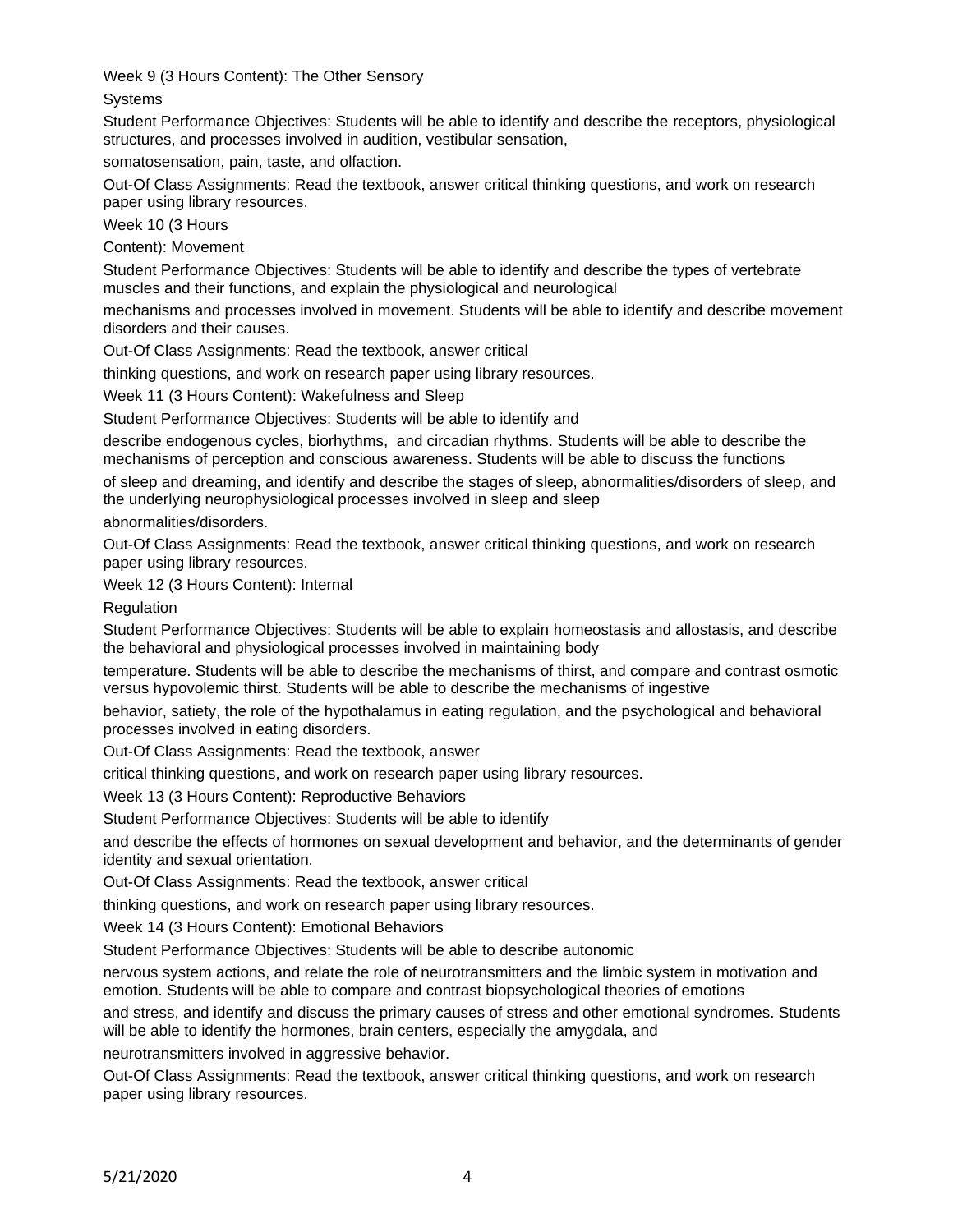Week 15 (3

Hours Content): The Biology of Learning and Memory

Student Performance Objectives: Students will be able to identify and discuss the brain mechanisms and processes involved in memory, particularly

the hippocampus, and describe potentiation. Students will be able to distinguish between classical and operant learning principles.

Out-Of Class Assignments: Read the textbook, answer critical

thinking questions, and work on research paper using library resources.

Week 16 (3 Hours Content): Cognitive Functions

Student Performance Objectives: Students will be able to describe the

functions of the left and right hemispheres of the brain, the results of cutting the corpus callosum, and the development of lateralization and handedness. Students will be able to explain the

processes involved in language development, and the results of brain damage on receptive, expressive, and productive language functioning.

Out-Of Class Assignments: Read the textbook, answer critical

thinking questions, and work on research paper using library resources.

Week 17 (3 Hours Content): Mood Disorders and Schizophrenia

Student Performance Objectives: Students will be able to identify

and describe organic brain syndromes, and the biological bases of psychological disorders such as affective disorders and schizophrenia. Students will be able to compare and contrast theories of

complex psychological disorders.

Week 18 (2 Hours): Final Exam

# **METHODS OF INSTRUCTION:**

1. Texts 2. Lectures 3. Audio-visual Aids 4. Collaborative Learning

# **OUT OF CLASS ASSIGNMENTS:**

Required Outside Hours: 60 Assignment Description: Assigned Readings Students must read the textbook and answer critical thinking questions for each of the textbook chapters. Required Outside Hours: 48 Assignment Description: Research Paper Students will select an area in biological psychology, review the empirical research in that area, and write a 10-12 page research paper on it.

# **METHODS OF EVALUATION:**

Writing assignments Percent of total grade: 30.00 % 30% - 35% Term papers; Written review and critique of online resources Objective examinations Percent of total grade: 55.00 % 55% - 65% Multiple choice; True/false; Completion Other methods of evaluation Percent of total grade: 15.00 % 10% - 15% Oral presentation of research findings.